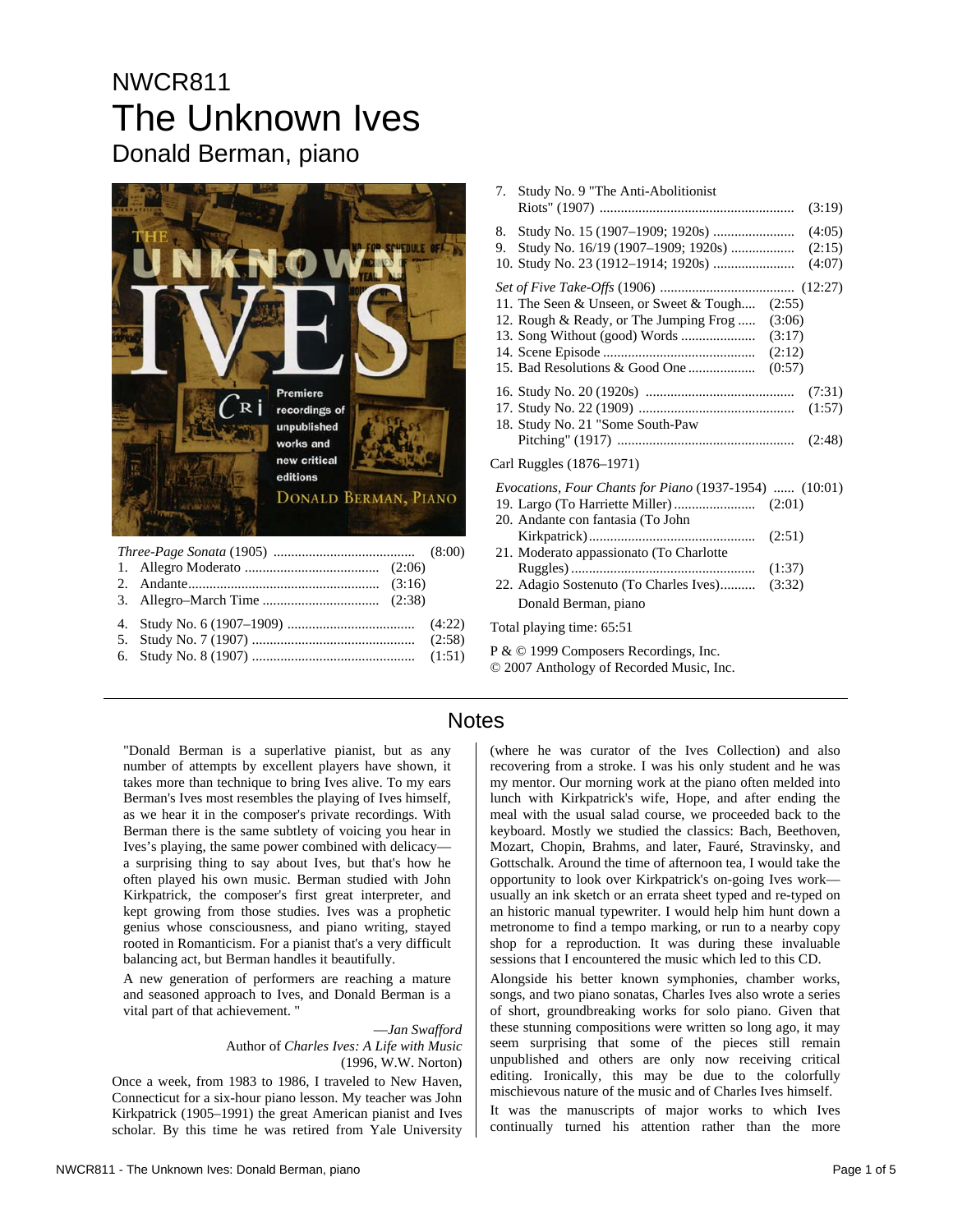occasional miniatures (likewise with Kirkpatrick and subsequent scholars and musicians). Also, Ives may have initiated some of the short works as exercises of musical procedure, and thus considered them to be largely private. And finally, their abstract and experimental appearance didn't easily reveal their greatness. (Even Ives, in his published remembrances, *Memos*, wrote that "some of these are much better than they seemed at first.") Indeed, the neglect of the smaller piano works does not indicate their insignificance at all. Ives's masterful, penetrating voice and deep sense of transcendent musicality are all very much in evidence in these pieces.

The shorter piano works can be heard as self-contained treasures, as well as entrées to Ives's larger works. Within each piece, there is always a lucid idea, occasionally a literary genesis (such as in *The Jumping Frog* which is a take-off on Mark Twain's story, *The Celebrated Jumping Frog of Calaveras County*), and often a more abstract compositional idea (as in the ordering of approaching and retreating events in *Study No. 20*, or the layering of melody and several accompaniments in *Study No. 6* and *No. 7*). As a key to the larger works, the material in the miniatures is often heard developed further in longer pieces—the assuredness of the small scale experiment affording the adventure of the large scale experience.

Though they are distinctively emotional and melodic, the Studies and other short works for piano can be considered some of Ives's most abstruse and difficult music. Ives was probably well aware of this, often writing editorial commentaries in the margins as salvos to potential performers (which also indicates that he *did* intend them to be performed). His comments included suggestions that one could omit notes or even re-score for other instruments the lines which seemed unplayable by merely a two-handed pianist. These works are consciously "compositional"—that is, Ives tried out musical procedures, games, and experiments of rhythm, harmony, and structure. They were written in a style that later might be called experimental or experiential music that unfolds as a process, rather than as a narrative.

Ives scholar Peter Burkholder suggests that Ives made no effort to have such ambitious and exploratory works performed until Henry Cowell, Lou Harrison, and other composers became interested in them. But as avant-garde as the *Studies* may have appeared, their *raison d'être* was less shocking. The studies are intended to be in the more traditional Chopinesque sense of the piano etude: the extension of an idea in a myriad of physically technical and developmental ways. Ives's prodigious talent as an organist, not to mention as an athlete, led to his interest in the capabilities of the piano, and, in turn, to the treacherous physical demands that characterize his piano works. The short pieces for piano feature many novel tasks for the performer: taking quick chromatic runs and spacing them throughout the keyboard with an octave added between the half-steps; sounding out drum rolls and other complex rhythmic patterns in the bass notes of the piano; voicing independent layers of sound, sometimes involving different keys with each hand. Kirkpatrick coined such technical tinkerings "Yankee ingenuity."

In 1934, Ives transported all of his manuscripts that had survived his various moves, two church fires, and the last several years of photostating, transcribing, and printing, to what would prove to be his final home in West Redding, CT. His nephew, Richard, and neighbor, William Ryder, helped him set up a storeroom in a converted barn, sorting the loose leaves into drawers of a large built-in cabinet—stacks that Ives shuffled and reshuffled many times subsequently.

The works on this CD were bound into a book that Ives gave to John Kirkpatrick in 1938. Ives had numbered and renumbered them with the idea of a book of twenty-seven works, presumably in the vein of Chopin's twenty-seven Etudes. Some pieces may have been given a number out of sequence based upon Ives's recollection of other pieces which he felt belonged to the collection but which had been misplaced and which remain lost to this day. This truncated collection, falling short of twenty-seven complete works, ensured that the final editorial numbering (especially for works with more than one numerical/titular designation) would be somewhat random, and that a manifest overarching scheme for the whole set of pieces would ultimately be elusive. (It is not just with the short piano works that Ives's tendency to revise, rename, and reorder caused later confusion).

Kirkpatrick gave the title "Songbook B" to the volume Ives gave him because the works at hand were sketched on the verso of a collection originally bound in 1898 as an early attempt by Ives to produce a volume of songs. (Almost all of the works were for piano solo, the *Chromâtimelôdtune No. 27*, being for piano plus brass). Kirkpatrick referred to the book as a "housecleaning," just as Ives had described his independently published *114 Songs* in 1922. Both collections present a variety of styles and musical experiences in the vein of a diary of experiences written over time. In 1949, Henry Cowell edited three works from "Songbook B"*: Three-Page Sonata*, *Some Southpaw Pitching*, and *The Anti-Abolitionist Riots in the 1830s and 1840s*.

A year after Charles Ives's death in 1954, Harmony donated all of his manuscripts to Yale. John Kirkpatrick added the piano volume and was appointed curator of the entire collection. Kirkpatrick's meticulous work on the large collection of manuscripts, including its loose sheets and unidentified sketches, led to his important catalogue of the complete works issued by Yale in 1960. He also published an edition of Ives's writing, *Memos* (1973), and constantly retooled work on a definitive edition of the *Concord Sonata* (which he had premiered in 1939). It is not hard to understand that, while getting these large jobs in order, he tabled the careful editing of the shorter piano works for future years.

In 1967, pianist Alan Mandel was the first to consider the complete canon of the piano pieces, transcribing and playing straight off the manuscript virtually all of the pages contained in "Songbook B." They were premiered in a Town Hall recital and recorded on an impressive and invaluable VoxBox. Other musicians and scholars followed with occasional contributions, a helpful one to the present compact disc being Noel Magee's master's thesis for Indiana University in 1966, "The Short Piano Works of Charles Ives."

In the 1980s, Kirkpatrick slowly began to edit and publish critical editions of these works, carefully considering all of Ives's sketches, possible patches, and directions as to the arrangement of materials. Kirkpatrick illuminated the meaningfulness of works such as *Study No. 20* (published 1981) and *Study No. 22* (1973) both of which revealed a tight organization of form. While preparing these editions, Kirkpatrick attempted to piece together works not hitherto seen as belonging together. The *Set of Five Take-Offs* (prepared in the 1970s and 80s, and published in 1991), taken as a whole, reveal an overarching form and tonal scheme that clearly unites its five pieces. Similarly, Kirkpatrick began to unite a set of studies which he believed might have been the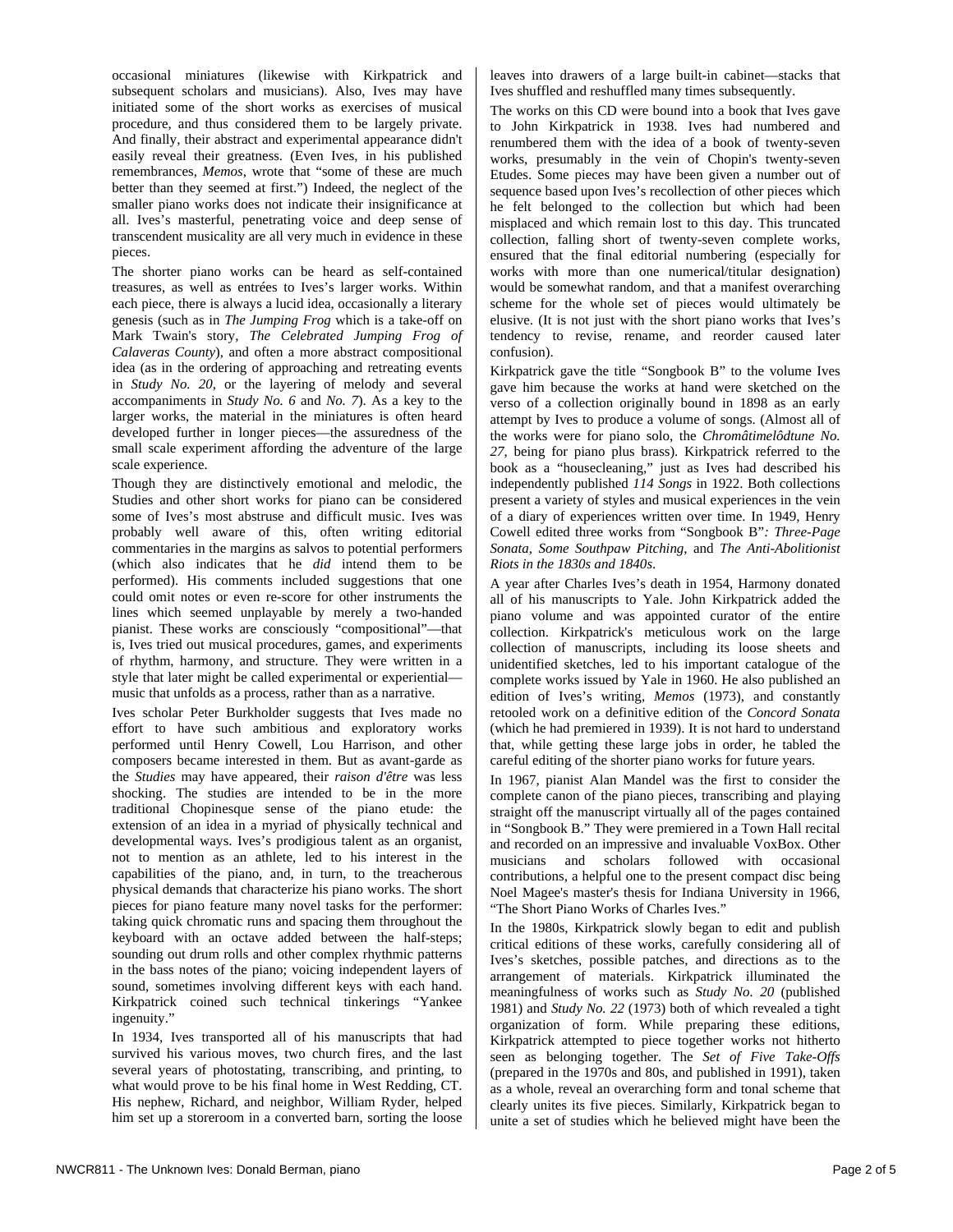start of a third piano sonata. He handed his tentative realizations to me in 1989, two years before his death, and suggested I complete them. I concluded that the set resulted in a smaller grouping: *Study No. 15*, marked by Ives as [movement] I, and *Study No. 16/19*, marked by Ives as [movement] II. I followed Kirkpatrick's hunch that *Study No. 23* (published 1990) belonged to the set as a third movement. Of the works on this CD, *Studies Nos. 6, 7,* and *8* were edited for the recording by me (DLB), proceeding from the work initiated by Alan Mandel in the 60s. *Study No. 15* and *Study No. 16/19* were edited by DLB, in collaboration with John Kirkpatrick (JK). *Study No. 9* is from a new critical edition by Keith Ward (still unpublished) with additions and changes by DLB; *Studies Nos. 20, 21, 22, 23*, *Set of Five Take-Offs*, *Three-Page Sonata*, and Ruggles's *Evocations* were edited by JK, with occasional changes and revisions added by DLB based on the original sketches and Ives's own recorded performances and improvisations (available on *Ives Plays Ives*, CRI CD 810).

#### **Three-Page Sonata (1905)**

Composed during a vacation with his good friends and eventual in-laws the Twitchells at Saranac Lake, NY, this portentous work ushered in an era of great change in Ives's life. It was completed on the verge of the decade of his greatest creativity, his courtship to Harmony, and his successful insurance agency partnership with Julian Myrick. Musically, the short sonata is ahead of its time, most notably in its tantalizing use of what would more formally come to be known as a twelve-tone row. The work (so titled because its original sketch contained three pages) begins with a rumination on the tones spelled in the name B-A-C-H (B in German notation is B-flat; H is B-natural). There are bugle calls and faint quotes of America. The quiet second movement contains the works' clearest tune: a quote of a piece by Carl Foeppl (Bach's teacher), originally entitled *Ever of Thee* ("Ever of thee I'm fondly dreaming"). Could thoughts of Harmony be far away? The finale is a march in the unpretentious key of C major that begins with a twelve-tone row and is interrupted by snippets of rag-time and other triumphant crashes along its route.

#### **Studies Nos. 6–9 (1907–1909)**

The four studies in this set seem to belong together, written as they were on overlapping leaves of the sketchbook. Each is an exploration of multiple-layered sonic worlds.

*Study No. 6* is a veiled setting of the hymn tune *Bethany* ("Nearer my God to Thee"—Sarah Flower Adams/Lowell Mason, 1859) and shares the hazy atmosphere of Ives's *The Housatonic at Stockbridge*. Ives is quite specific in the score as to which parts are accompaniment and which voices lead, and he offers suggestions for gradually accumulating them, beginning and ending the work with repetitions of specific parts.

*Study No.* 7 also was intended to accumulate parts on repeat, beginning as a simple tune in G Major, with a rolling lefthand accompaniment. The few and far between notes of the tune suggest only peaks and highlights, leaving the melody's connective tissue unstated. (A similar technique appears in Ives's song "Romanzo di Central Park" (1900) in which only the rhyming words of a stanza are set). Soon the music in G Major is joined by some in G-flat Major and merrily rolls along until the two tonalities cross-fertilize to a point of saturation, eventually returning quietly to their individual tonal centers.

*Study No. 8* may have been intended as a trio, or middle section, to *Study No. 7*, though it appears Ives did not pursue this idea, and instead let the piece stand on its own. It is a rollicking scherzo, anchored throughout by a play on the simple progression, Doh-Sol-Fah-Doh, here made ecstatic by voicing the clearly consonant underpinnings (D, A, G chords) with upper-tiered voicings that add up to a twelve-tone crash. Between each chordal landmark are presto pianistic adventures which appear like sections of an extremely chromatic toccata.

*Study No. 9*, *The Anti-Abolitionist Riots in the 1830s and 1840s* is the best known piece of the set, though the least complete of the original manuscripts. The piece is a description of a real event, the Boston anti-abolitionist riots, and also an homage to Ives's grandfather, George White Ives. Though remembered as an abolitionist, George W. was also a business man who, in the mid 1800s, chartered territorial rights to a railroad line that was later affected by the turmoil of protests. In the piece, one can hear gun-pops, the rumble of steel wheels, and the familiar "fate motif" of Beethoven's Fifth Symphony.

#### **Study No. 15, No. 16/19 (1907–1909; 1920s), No. 23 (1912– 1914; 1920s)**

These three studies were possibly intended as a set: at the bottom of the page marked with a Roman numeral I (*Study No. 15*), there begins a [Movement] II (*Study No. 16*). It was Kirkpatrick who detected the links that unite the fragments of *No. 16* and *No. 19* so that together they form the second movement. Both of those sketches, in turn, resembled a patch for *Study No. 23,* leading Kirkpatrick to surmise that *No. 23,* with its finale-like exuberance, was the third of a musical triptych.

In the dauntingly boisterous *Study No. 15*, there is a series of numbers which Ives jotted over many of the triads in the left hand and right hand parts. (The score practically resembles an actuarial table from Ives's insurance work!) The numbers seem to indicate that Ives was intending for all twenty-four major and minor triads to be used simultaneously through different orderings for each hand (though the numbered triads within a given passage usually peter out after twenty-one or so). Thus, the piece is bitonal to an extreme. Despite such rigid compositional technique, the work's in-your-face clamor alternates with soaring melodic lines. The manuscript contains notes in the margin that tweak fun of what seems to be a dead-serious piece. For example: "First movement—hard work! then [referring to II] something nice to eat—only pianists who are there with both feet can play."

*Study No. 16/19* is as tender as *No. 15* is gruff. It opens and closes on a rumination of the tune *There's No Place Like Home*, and contains a wrenchingly heartfelt setting of the hymn *Even Me* ("Lord, I hear of showers of blessing/ Thou art scattering full and free: Showers, the thirsty land refreshing: Let some drops fall on me/ Even me, Even me, Let some drops fall on me."—Elizabeth Codner/William Bradbury, 1872).

*Study No. 23* is a romp through tunes popular in Ives's day: *Hello, My Baby, Beautiful Dreamer*, and *Roll out the Barrel*. Some of its music also appears in the orchestral works *Emerson Overture* (1907), and *Scherzo: Over the Pavements* (1906–1913). In addition to the lively rhythmic counterpoint, the fist-smashes, and the tempo markings (such as "Prestoto con blasta"), there are passages of depth and stretching expressivity. The critical edition and my performance were based, in part, on Ives's recorded improvisations of the piece.

#### **Set of Five Take-Offs (1906–1907)**

The *Set of Five Take-Offs* were collected and named by Kirkpatrick because they each take as points of departure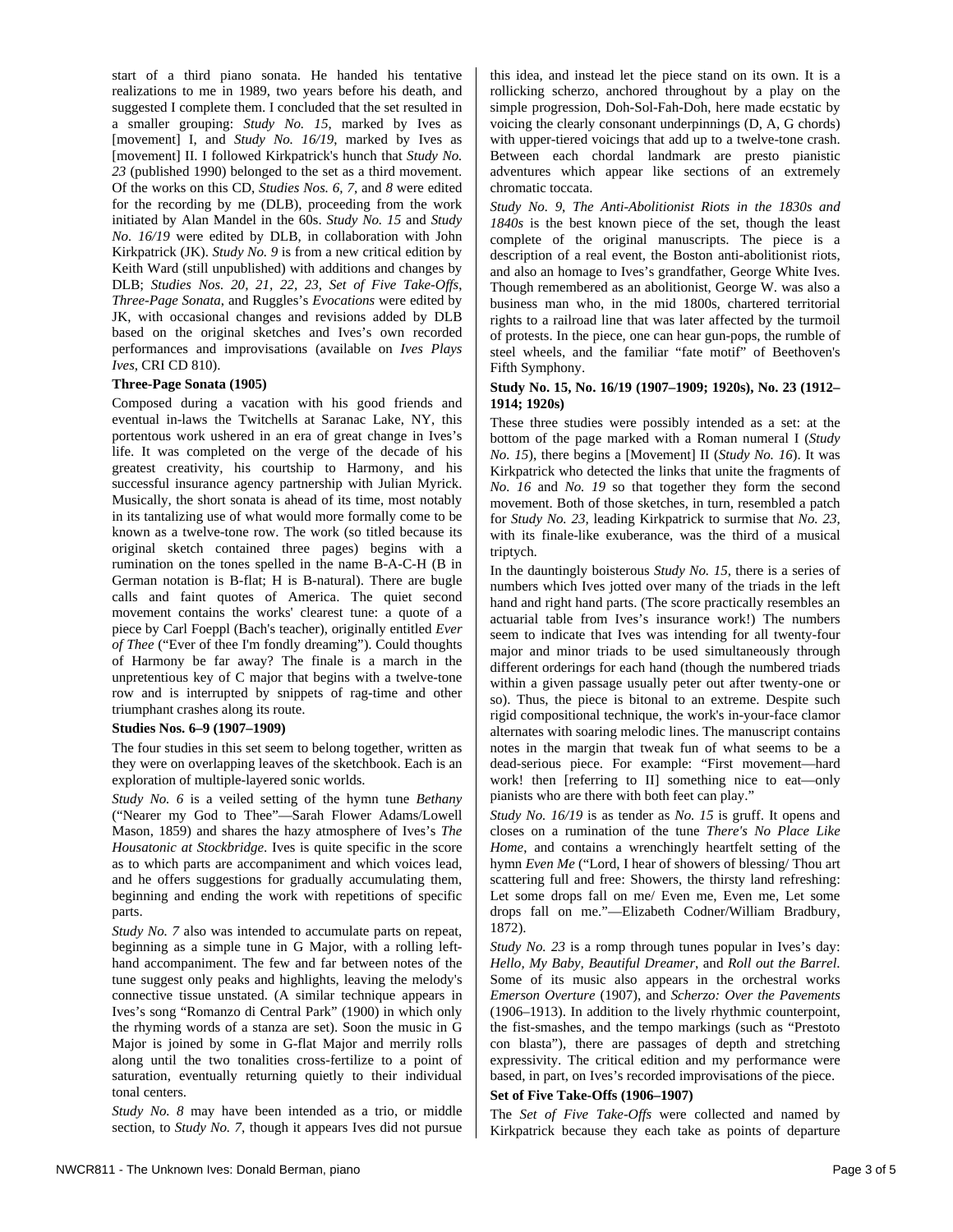some real person or thing. In *The Seen and Unseen or Sweet and Tough*, Ives exhibits nostalgia for an old-fashioned tune, yet wields a craggy determination to stretch the ears' acceptance of dissonance and odd phrase lengths. The play between background and foreground music, the alternation of consonant and dissonant bars, and the clichéd phrases with unexpected sparks of dissonance, all make for a mischievous opener for the set. *Rough and Ready or The Jumping Frog,* is a take-off on the Mark Twain story, *The Celebrated Jumping Frog of Calaveras County*. It is riotous in its use of rhythmic play in perpetual motion, with the thumbs and pinkies plunking out lead-footed note splats throughout. The music tumbles forward, yet culminates in heroic tunes, including a quote from the Finale to Ives's First Symphony (1895–98) and one from a college football song. Ultimately, it is a triumphant treatment of a comical tale. The emotional center of the set is the humorous yet hauntingly beautiful *Song without (good) Words*, Ives's caricatured idea of meltingly pretty music by Mendelssohn. Its harmonically unresolved ending proves to be an upbeat to the start of *Scene Episode*. Here, the exalted hymn, *O Happy Day*, rises out of the domestic calm of the portrayed "scene." The entire piece is a paraphrase of a section found in the First Piano Sonata (1901– 1911), where it is sandwiched between outbursts of ragtime. The set's coda, *Bad Resolutions and a Good One,* juxtaposes sugary sweet suspensions with a passage of no-holds-barred dissonance. That it was penned on the eve of New Year's Day, 1907 belies the little number's sincere musical, as well as personal, resolutions.

#### **Study No. 20 (1920s), No. 22 (1909), No. 21 "Some South-Paw Pitching" (1917)**

Ives grew up with marches and composed them throughout his life, so it follows that one of the major studies is in that genre. Practically a one-man (marching) band, *Study No. 20* is highly canonic and rhythmically adventurous, as indicated by Ives's subtitle, "even durations—unequally divided." The form of the work is reminiscent of a game Charlie's father, George, used to play with marching bands from neighboring towns. (Out on the village green, one band came from one direction while a second band advanced from the opposite direction. With each playing different music, the inevitable clash resulted in great fun for all). *Study No. 20* unfolds in four sections of differing character that approach the trio, and then recede in reverse order (A-B-C-D-Trio-D-C-B-A). The trio itself is a humorous mix-up of popular tunes, most notably a ragtime favorite, *Alexander*, which is interrupted by what Ives called "whip chords." (These are 12-tone chords of piled-up triads spanning several octaves and sounded by a quick hand over hand technique). The boisterous middle section is marked in the ink score as "Trioh!" and has the following memo attached to its two mock-prosaic introductory bars: "These two nice measures are to star lady bird pleasers Josy Hoffman, Howold Bower, Ossy Gab, Sery Rachnotmanenough—Rollo boys!-play it pretty and make an easier living!" (Rollo was the comic book goody two-shoes character who always did exactly as he was told). Along its rambunctious course, the piece includes polyphonic counterpoint which exchanges places in the hands (the music in the treble becomes the music in the bass and vice-versa), massive chords that change shape in mirror-like fashion, and the pitting of differently metered phrases against one another. In *Study No. 22*, Ives's starting point is a playful setting of a strict twelve-tone row. Yet he has such fun with the twelvetone excursions and ends them so abruptly that one forgets the rigor of their design. The piece ends as it began in a quiet reflective moment—at which point Ives wrote in the score, "Adagio (as a remark after the row!)."

In *Study No. 21*, *Some South-Paw Pitching,* the title suggests much about the music. In the most obvious sense, it refers to left-handed baseball pitchers, and thus to the athletic nature of the piece, particularly in the left hand. On another level, the "South" refers to the Confederacy (an idea suggested by Stuart Feder), the "Paw" as in "maw and paw" (notably Charlie's "paw" who led a Union army band), and "Pitching" as in the pitches of an army bugle, or the pitching of dirt over the graves of Confederate soldiers. When considered in the context of the tunes quoted, most clearly Stephen Foster's *Massa's in de Cold Ground* and Lowell Mason's *Joy to the World*, one can sense the pride of Yankee victory in the Civil War, and the resulting emancipation of southern slaves.

#### **Carl Ruggles:** *Evocations***:** *Four Chants for Piano* **(1937– 1954)**

It seems appropriate to close out this CD with this work of Carl Ruggles, Ives's comrade in contemporary music. Ruggles and Ives, and their wives Charlotte and Harmony, were close friends for the last two decades of Ives's life. Finding validation in each other's rough-hewn musical and philosophical attitudes, the composers took pleasure in calling each other the greatest modern composer. Both cantankerous Yankees born in the 1870s, each sensed the weight of his own musical vision. They also shared a rugged individualism and a feeling of safety in isolation and reclusion.

Ruggles was also an accomplished and prolific visual artist and his paintings and music share an aesthetic: the manifestation of a vivid idea that branches up and out into a highly developed climax. In his music specifically there is a dense chromaticism, use of tone rows, and a unique method of transforming melodic notes into sustained harmonies. With these traits, the *Evocations* are indicative of Ruggles's handful of other finished works (thirteen in all).

Ruggles's chants are dedicated to people central to his life and career: his sponsor, Harriette Miller; pianist John Kirkpatrick; his wife, Charlotte; and Charles Ives. The fourth chant is so personal and mystical in nature that the score leaves the dedication to Ives to be tacitly understood. The score includes notes which are held silently on the piano, so that they catch the resonance of other tones, as if by magic. From the distance of time, it can be heard as a memorial to Ives.

#### —*Donald Berman*

The *Boston Globe* has acclaimed **Donald Berman** as an "essential" and "first-rate" pianist. He is a winner of the 1991 Schubert International Competition, Germany, and has been a performer and director of the Dinosaur Annex Music Ensemble since 1987. Among his many solo appearances are the "Masters of Tomorrow" series in Germany, French Cultural Services (Fauré Sesquicentennial), Tanglewood, Jordan Hall, Emmanuel Music (Schubert Series), Fromm Foundation (concerts of music by Imbrie and Babbitt), Goethe Institute, Monadnock Music, Boston Aria Guild, NPR's "A Note to You", and with the Martha Graham and Mark Morris Dance companies. He has premiered works for Nuclassix, Real Art Ways, Alea III, Core Ensemble, and on his series, "Pioneers and Premieres", recitals and lecture-demonstrations which include commissioned solo works. He developed the "Firstworks" program for First Night Boston, an annual concert featuring a commission, culminating in a work by John Harbison at the millennium. In 1997 and 1998 he was a visiting artist fellow at the American Academy in Rome. He is a League-ISCM recitalist for the 1999 New York season.